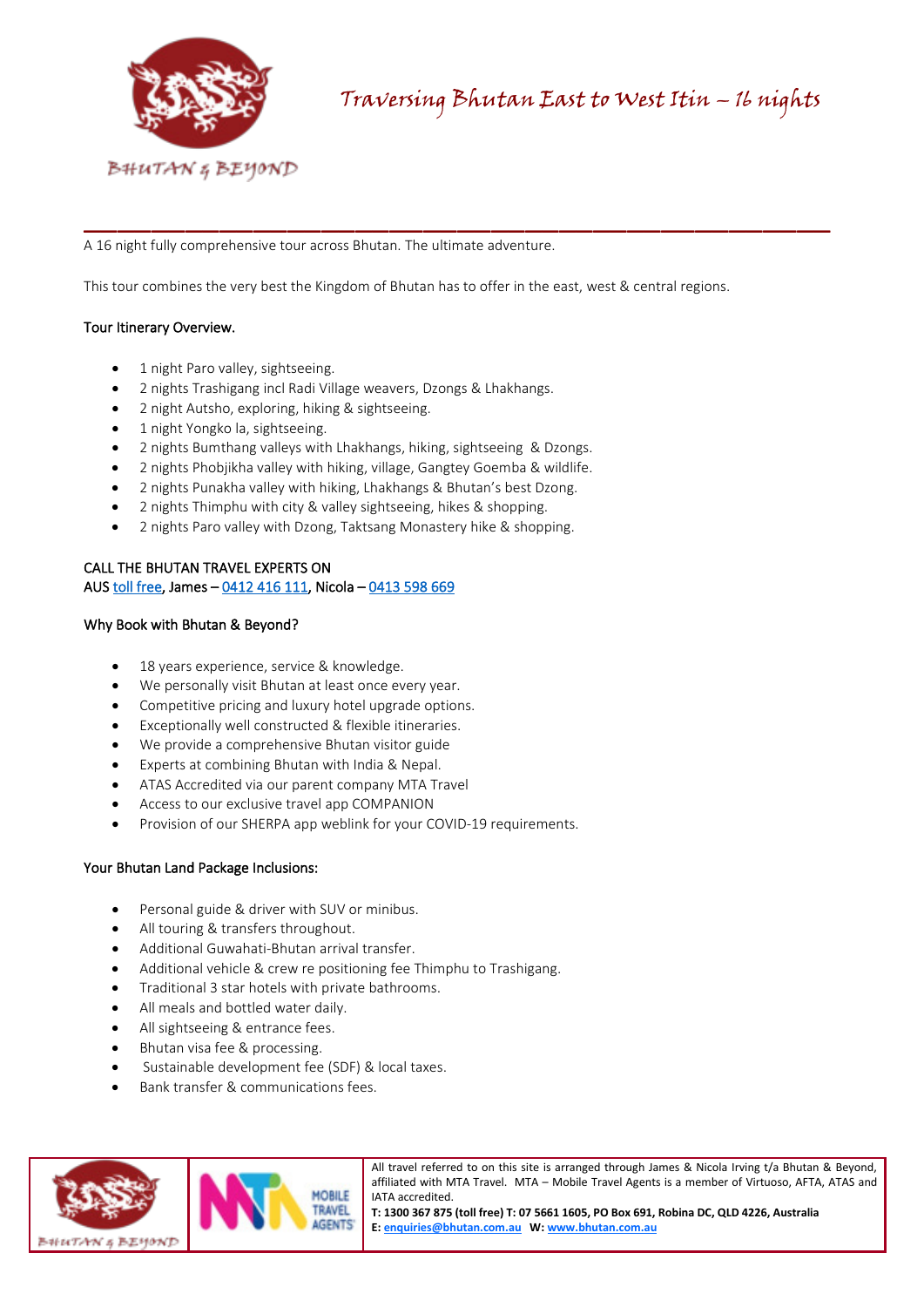

- Professionally operated by Bhutan Tourism Corp.
- Comprehensive Bhutan visitor guide & full support from Bhutan & Beyond.

\_\_\_\_\_\_\_\_\_\_\_\_\_\_\_\_\_\_\_\_\_\_\_\_\_\_\_\_\_\_\_\_\_\_\_\_\_\_\_\_\_\_\_\_

# Optional Activities:

Please ensure your travel insurance covers you for these activities.

- White Water Rafting Punakha Valley. US\$250.00 for up to 5 persons.
- Archery in Paro @ US\$7.00 pp.
- Mountain bike hire in Paro & Thimphu from US\$25 pp per ½ day.
- Cooking class at Paro farmhouse & hot stone bath US\$25.00 per person
- Hot stone bath at Paro Farmhouse US\$18.00 per person.

# Your Bhutan Land Package Excludes:

- Airfares to/from Paro (Bhutan)
- Personal items laundry, drinks, designer coffee's, tel calls, tips etc.
- Any luxury hotel upgrade costs are additional.
- Travel Insurance mandatory to enter Bhutan.
- Any COVID-19 PCR or RAT tests required.

## COVID-19 Updates & Procedures:

Our Sherpa travel app will keep you updated with COVID-19 requirements pre, during & post travel. These include PCR, RAT & any other tests and where to get them, vaccination certificates & other documentation plus any tracing apps required at your destination and stopovers. Once your tour booking is confirmed and your air travel process commences, we will provide you with your personal Sherpa app web links to assist you manage the COVID-19 procedures that will be relevant at the time of travel.

# Cancellation Conditions Land Tour:

- Deposit date until 35 days prior arrival in Bhutan Land tour deposit is refundable less [B&B service fees.](https://bhutan.com.au/booking-terms-conditions/)
- 35 days or less prior to arrival in Bhutan No land tour refund permitted.

Please note: – *These conditions cover land travel arrangements only, not airfares, which are subject to their own cancellation conditions.*



All travel referred to on this site is arranged through James & Nicola Irving t/a Bhutan & Beyond, affiliated with MTA Travel. MTA – Mobile Travel Agents is a member of Virtuoso, AFTA, ATAS and IATA accredited.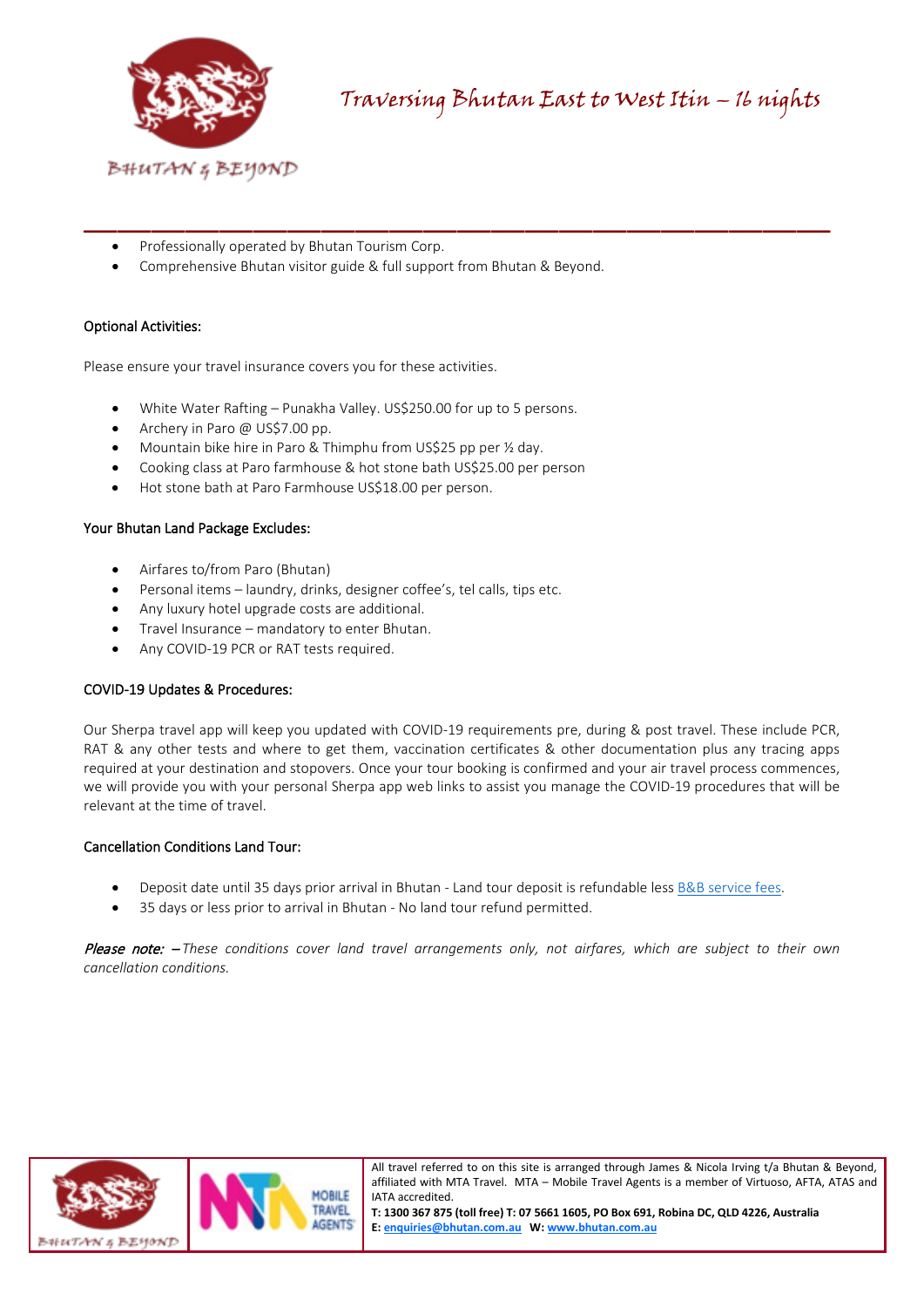

# Day 1

# Paro Airport to Paro Town (20-30 mins)

After clearing immigration and customs you will be greeted by your BTCL guide and driver and transferred to your nearby Paro hotel. All the houses and buildings in the Kingdom are painted and constructed in traditional Bhutanese style. This afternoon enjoy an orientation tour of the major features in Paro town including Paro Dzong with its cantilever bridge, the National Museum and Kyichu Lhakhang, a revered temple boasting an orange tree that perpetually bears fruit.

\_\_\_\_\_\_\_\_\_\_\_\_\_\_\_\_\_\_\_\_\_\_\_\_\_\_\_\_\_\_\_\_\_\_\_\_\_\_\_\_\_\_\_\_

# Overnight Paro Valley [– Bhutanese Style 3\\* Hotel.](https://bhutan.com.au/paro-valley-hotels/)

# Day 2:

# Fly Paro - Trashigang, afternoon sightseeing

Fly Paro – Trashigang.

This morning transfer to Paro Airport for your flight to Trashigang.

The remainder of the day spend exploring Trashigang town or to take a short hike. The Dzong is worth visiting and offers excellent views from a high promontory overlooking the confluence of the Drangme Chhu (river) and Gamri Chhu. Up until the beginning of the 20th century all of eastern Bhutan was governed from this Dzong.

Trashigang is a lively and interesting town and the bars are worth a visit this evening although they do close early at 8.00 pm.

# Overnight Trashigang [– Bhutanese Style 3\\* Hotel](https://bhutan.com.au/trashigang-hotel/)

Day 3:

# Sightseeing in the Trashigang region.

Eastern Bhutan is the heartland of weaving in the Kingdom and Bhutanese weavings and textiles are generally acknowledged as amongst the finest in the world. You will have an excellent opportunity to both shop and interact with the weavers themselves on today's excursion to the weaving village of Radi, approx 2.5 hours (each way) eastwards from Trashigang. The Druk Deothjung Eastern Rural Handicraft Centre in Trashigang is well worth a visit.

Alternatively take a scenic excursion north up to the small town of Trashiyangtse and visit the Chorten Kora. Constructed in 1740 this chorten is modelled on the Bodnath stupa in Kathmandu although is not as large. This drive is approx 3 hours round trip.

## Overnight Trashigang – Bhutanese Style 3\* Hotel



All travel referred to on this site is arranged through James & Nicola Irving t/a Bhutan & Beyond, affiliated with MTA Travel. MTA – Mobile Travel Agents is a member of Virtuoso, AFTA, ATAS and IATA accredited.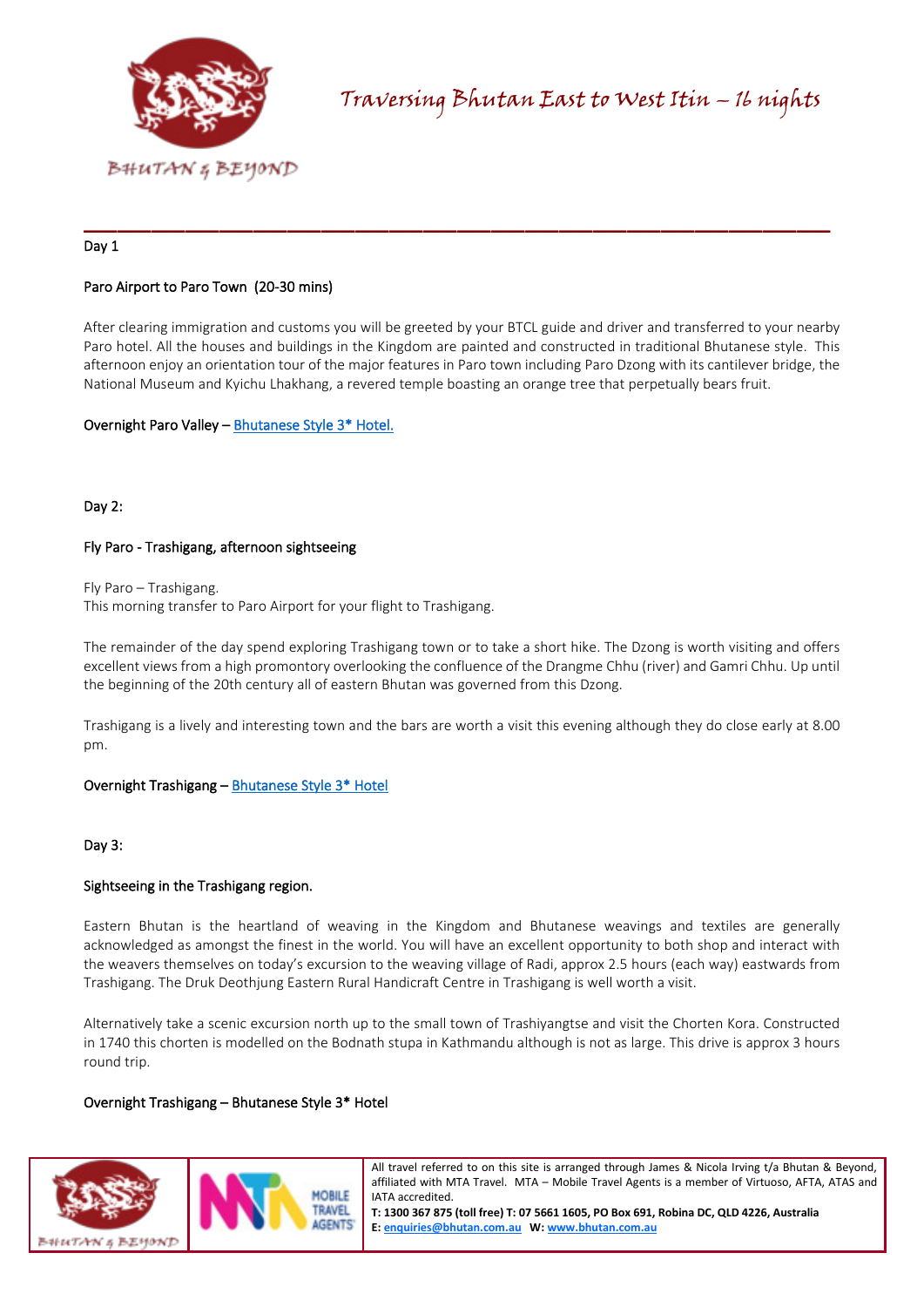

## Day 4:

# Trashigang to Autsho (4-5 hrs)

This morning journey westwards to Autsho via Mongar today. When you descend into the valley of the Kuri Chhu you pass extensive cornfields and at the valley floor rice terraces, and tropical fruits such as mango and pineapples, flourish.

\_\_\_\_\_\_\_\_\_\_\_\_\_\_\_\_\_\_\_\_\_\_\_\_\_\_\_\_\_\_\_\_\_\_\_\_\_\_\_\_\_\_\_\_

Take lunch at a local restaurant in Mongar & visit the Mongar Dzong and take a wander through the old part of town to the park with it's clocktower and prayer wheel before continuing onto Autsho. Here will be your base for the next 2 nights and facilitate your excursion further north to the remote Lhuentse region.

When travelling though eastern Bhutan the dominant language is Sharchop which is different enough from Dzongkha (the national language of Bhutan) that eastern and western Bhutanese usually have to use English or Nepali to communicate. The towns between west and east Bhutan also differ as in western Bhutan most towns are situated in valleys whereas in eastern Bhutan most towns, including Mongar, are situated at the tops of hills or ridges.

## Overnight Autsho– Bhutanese Style 3\* Hotel.

Day 5:

## Lhuentse Day Excursion (4+ hours driving)

Lhuentse is the ancestral home of Bhutan's royal family and also home of Bhutan's kushutara weaving tradition. The road north to Lhuentse is undergoing widening for the next year or so. It could be slow going on some stretches albeit spectacular. Reach the peaceful valley of Khoma to immerse yourself in village life and allow time to explore the heartland of Bhutan's most treasured textiles.

Take a gentle stroll between the traditional farmhouses and discover cobbled courtyards and weavers working on veranda's. Wander over to the Lhakhang (temple) perched in the bend of the river. Take a picnic lunch or take lunch at a local farm house.

There is an option to hike to Khoma village (1 hr).

## Overnight Autsho – Bhutanese Style 3\* Hotel.

Day 6:

#### Autsho to Yongko La (3+ hours drive)

This morning take a wander through Autsho village and relax in your Autsho hotel on the banks of the Kuri Chhu (river) where macaques, languars & bird-life can be found.



All travel referred to on this site is arranged through James & Nicola Irving t/a Bhutan & Beyond, affiliated with MTA Travel. MTA – Mobile Travel Agents is a member of Virtuoso, AFTA, ATAS and IATA accredited.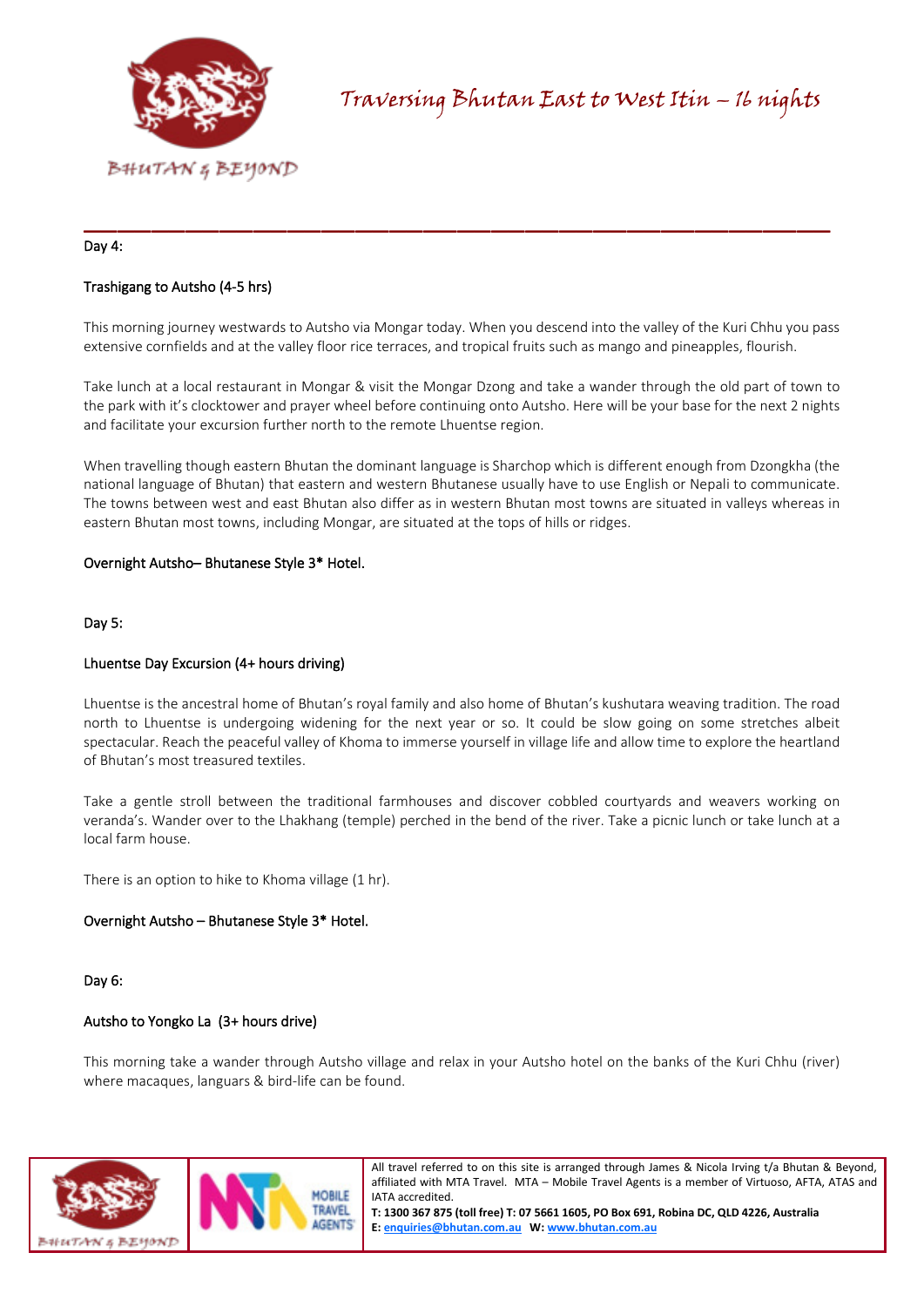

# Day 6 - continued

Mid morning depart to Yongko La visiting the Jarung Khashor chorten, modelled on the Nepali chorten of the same name in Kathmandu, followed by the Lemongrass Oil Unit at Kuri Zampa. On arrival in Yongko La take a short scenic bird-watching hike to the ruins of the Shongar Dzong a few kms from your hotel.

\_\_\_\_\_\_\_\_\_\_\_\_\_\_\_\_\_\_\_\_\_\_\_\_\_\_\_\_\_\_\_\_\_\_\_\_\_\_\_\_\_\_\_\_

Tonight you will overnight at the only hotel in this scenic, bird-watching area.

## Overnight Yongko La area – Trogon Villa. Bhutanese 3\* Hotel

# Day 7:

# Yongho La to Choekhor Valley Bumthang. (up to 6 hours + drive time)

This morning continue westward on what is one of the most scenic stretches of road in the Kingdom. When crossing the Thrumshingla La (eastern Bhutan's highest pass at 3780 m) you are now officially departing eastern Bhutan & entering western Bhutan, albeit in the central region of the country.

Continue onto the central Bumthang region comprising the 4 valleys Choekhor, Tang, Ura and Chhume. Enroute make a stop today in the Ura valley to wander the ancient stony paths of the village that give the area an almost medieval feel. The older women of this region still wear sheepskin shawls on their backs which double as a blanket and cushion. Ura is recognized as the cradle of Buddhism in Bhutan and believed by some to have been the home of Bhutan's earliest inhabitants. It is also the highest valley at 3100 m on the eastern side and stop at Membartsho the 'Burning Lake' with a dark legend.

## Overnight Choekhor Valley [– Bhutanese Style 3\\* Hotel](https://bhutan.com.au/choekhor-valley-hotels/)

## Day 8:

## Sightseeing in the Bumthang region.

Today your sightseeing includes visits to the Wangdicholing Palace and one or both of the Jambay & Kurjey Lhakhangs. These are the oldest two monasteries in the kingdom and all the Kings of Bhutan are cremated at Kurjey Lhakhang. You can take the option of a hike back to your hotel from these Lhakhangs.

This afternoon perhaps visit Tamshing Monastery where about 95 Monks reside, most being under 15 and from poorer families who cannot afford to send their children to state school, and take a wander through nearby Chamkhar town. The Jakar Dzong is close by and also worth a visit.

## Overnight Choekhor Valley – Bhutanese Style 3\* Hotel.



All travel referred to on this site is arranged through James & Nicola Irving t/a Bhutan & Beyond, affiliated with MTA Travel. MTA – Mobile Travel Agents is a member of Virtuoso, AFTA, ATAS and IATA accredited.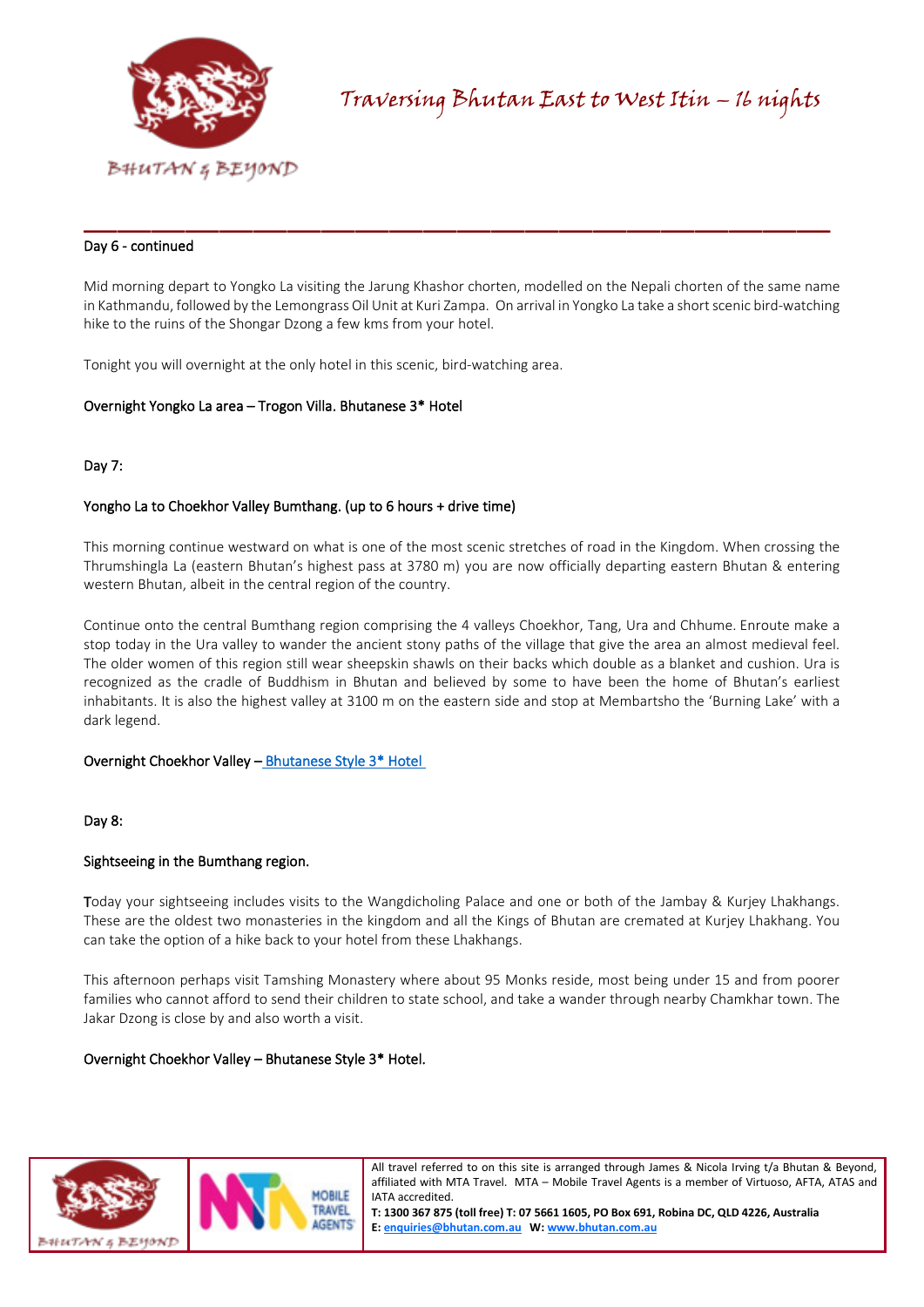

# Day 9:

# Choekhor Valley to Phobjikha Valley (4 hrs 30 mins)

Today transfer to the Phobjikha valley make a stop the Chhume valley for the opportunity to shop for local handicrafts and textiles. Traverse the Yotu La (pass) and continue on to Trongsa where the Dzong is the ancestral home of the Royal Family of Bhutan. The Dzong has added the excellent Tower Of Trongsa Museum into its ancient watchtower, which you will visit today followed by lunch.

\_\_\_\_\_\_\_\_\_\_\_\_\_\_\_\_\_\_\_\_\_\_\_\_\_\_\_\_\_\_\_\_\_\_\_\_\_\_\_\_\_\_\_\_

Continue westwards via the Pele La (Pass) which crosses through the Black Mountains National Park and divides western and central Bhutan. This is the best place in Bhutan to see yaks from the road. You will pass the village of Rukubji surrounded by extensive fields of mustard, potatoes, barley and wheat and keep a watchful eye out for Rhesus Macaques (Brown Monkeys).

Potatoes are this region's primary cash crop once exported to India. Phobjikha is a glacial valley on the western slopes of the Black Mountains and is one of the most beautiful open valleys in Bhutan. It is also one of the most important wildlife preserves in the country and the winter home (late October to early February) of the rare black necked crane, which annually flies in from Tibet. There are also muntjaks (barking deer), wild boar, sambar, Himalayan black bear, leopard and red foxes.

## Overnight Phobjikha Valley [– Bhutanese Style 3\\* Hotel](https://bhutan.com.au/phobjikha-valley-hotels/)

Day 10:

## At Leisure in Phobjikha Valley

Whilst in Phobjikha visit the Black Crane nature information centre and the sacred Gangtey Goemba (Monastery) plus take a wander through the quaint village of Gangtey and hike the Gangtey Nature Trail.

There are many more wonderful strolls & hikes in the Phobjikha Valley and your guide will recommend a suitable hike for your fitness and to suit the conditions. Alternatively, just enjoy the serenity and beauty of this very special place.

There is an option here to spend 1 or 2 nights in a farm stay with a Bhutanese family for a very traditional and authentic experience.

## Overnight Phobjikha Valley – Bhutanese Style 3\* Hotel

## Day 11:

## Phobjikha Valley to Punakha Valley (3-4 hrs)

This morning depart westwards for the Punakha valley. As you pass the dramatic Wangdue Phodrang Dzong (sadly destroyed by fire in June 2012 & under reconstruction again) notice the large cacti that cover the surrounding hillsides. These were planted long ago to discourage invaders from climbing the steep slope to the Dzong. From this point you can



All travel referred to on this site is arranged through James & Nicola Irving t/a Bhutan & Beyond, affiliated with MTA Travel. MTA – Mobile Travel Agents is a member of Virtuoso, AFTA, ATAS and IATA accredited.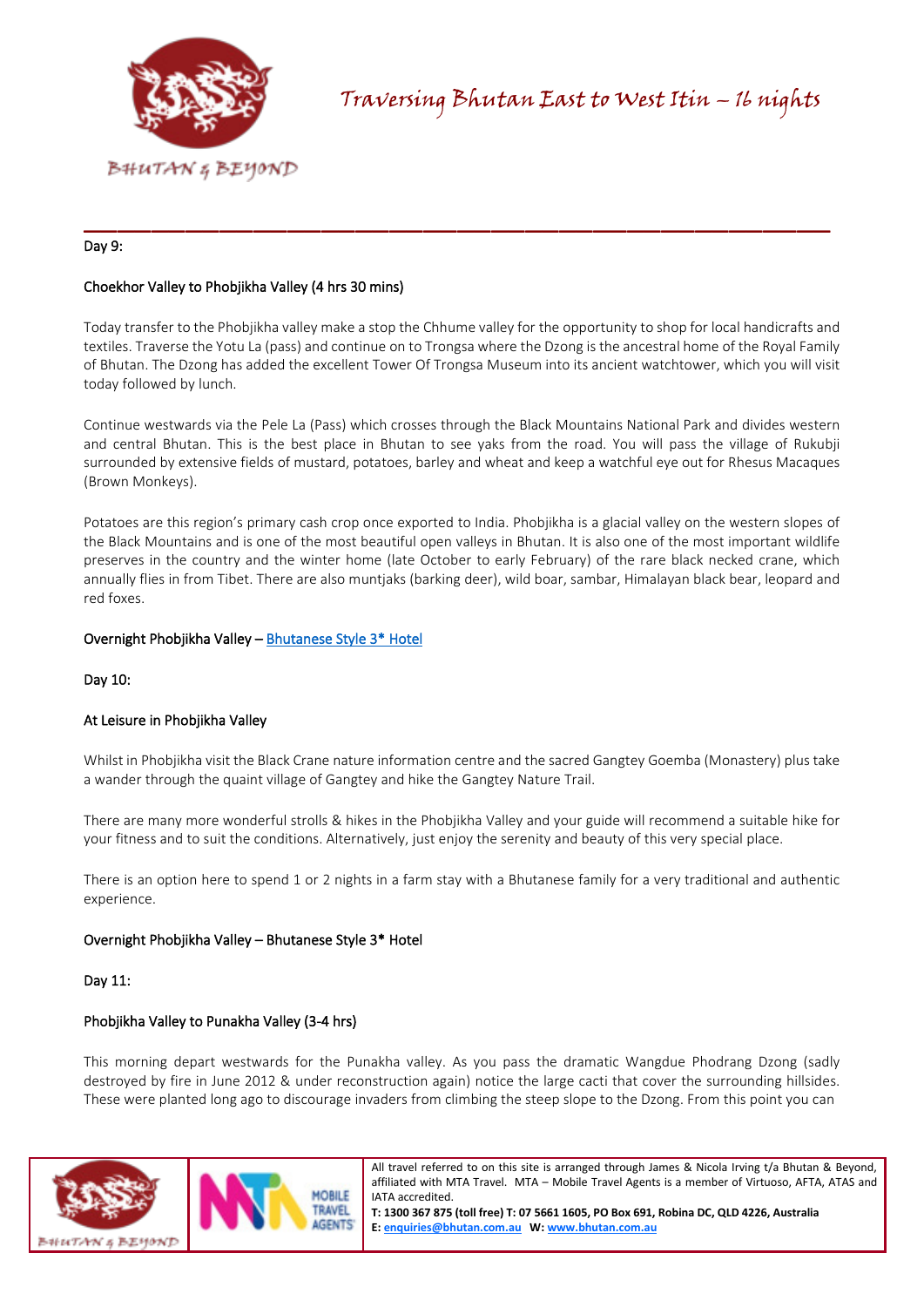

# Day 11 - continued

also view Rinchengang, one of Bhutan's oldest villages, which did not have access to water, electricity or schooling until the early 1990's.The craftsmen of Rinchengang are stonemasons, originally from India, and sought after for their skills in construction of Dzongs and Lhakhangs (temples).

\_\_\_\_\_\_\_\_\_\_\_\_\_\_\_\_\_\_\_\_\_\_\_\_\_\_\_\_\_\_\_\_\_\_\_\_\_\_\_\_\_\_\_\_

Punakha holds the title as the winter capital because of its more temperate climate. Arriving into the valley visit Chimi Lhakhang, a monastery built by Lama Drukpa Kuenley (also known as the Divine Madman or Mad Monk), which is a pleasant, easy 20 minute walk across paddy fields. It is believed that childless women who visit the temple will conceive after receiving a "wang" (blessing) from the resident monk. Continue on to the local Nunnery and the small very traditional village of Talo where you can stroll through the beautiful and serene gardens of the local monastery.

## Overnight Punakha Valley [– Bhutanese Style 3\\* Hotel.](https://bhutan.com.au/punakha-valley-hotel/)

## Day 12:

## Sightseeing and hiking in Punakha today.

This morning visit the dramatic Punakha Dzong, which formally served as the seat of the government and is still the winter residence of the Dratsheng (Central Monk Body). This is Bhutan's most spectacular Dzong and an excellent example of how a medieval fortress, and a centre of both monastic and administrative functions, has adapted and evolved for modern day use.

This afternoon travel up the valley & hike to Khamsum Yulley Namgyel Chorten along the river bank and through tiny villages surrounded by vegetable fields and rice paddies. This Chorten holds very special significance being consecrated in 1999 and dedicated to the protection of the former Crown Prince, today's current King Jigme Khesar Namgyel Wangchuck, by his mother who was one of the 4 former Queens.

## Overnight Punakha Valley – Bhutanese Style 3\* Hotel.

#### Day 13:

## Punakha Valley to Thimphu (3 hrs)

This morning transfer by road to Thimphu, Bhutan's quirky capital, via Dochu La (Pass). At the pass view the 108 Stupas, commissioned by a former Queen, and a memorial to those who lost their lives during the low intensity conflict in late 2002 when Bhutan evicted Indian rebels camped in the jungle on the Bhutan – Indian border. On a clear day you will witness a breathtaking view of the eastern Himalaya and depending on the time of the year the vista can vary from alpine snow (November – March) to a profusion of blossoms (March – May) splashed among the soft green of the wild herbs and forest trees. From the pass you can elect to hike down to the Tibetan village of Hongtshu and your guide will advise you the best options. Pass the Semtokha Dzong built in 1629, the oldest fortress of its kind that guarded Thimphu, and today is a monastery.



All travel referred to on this site is arranged through James & Nicola Irving t/a Bhutan & Beyond, affiliated with MTA Travel. MTA – Mobile Travel Agents is a member of Virtuoso, AFTA, ATAS and IATA accredited.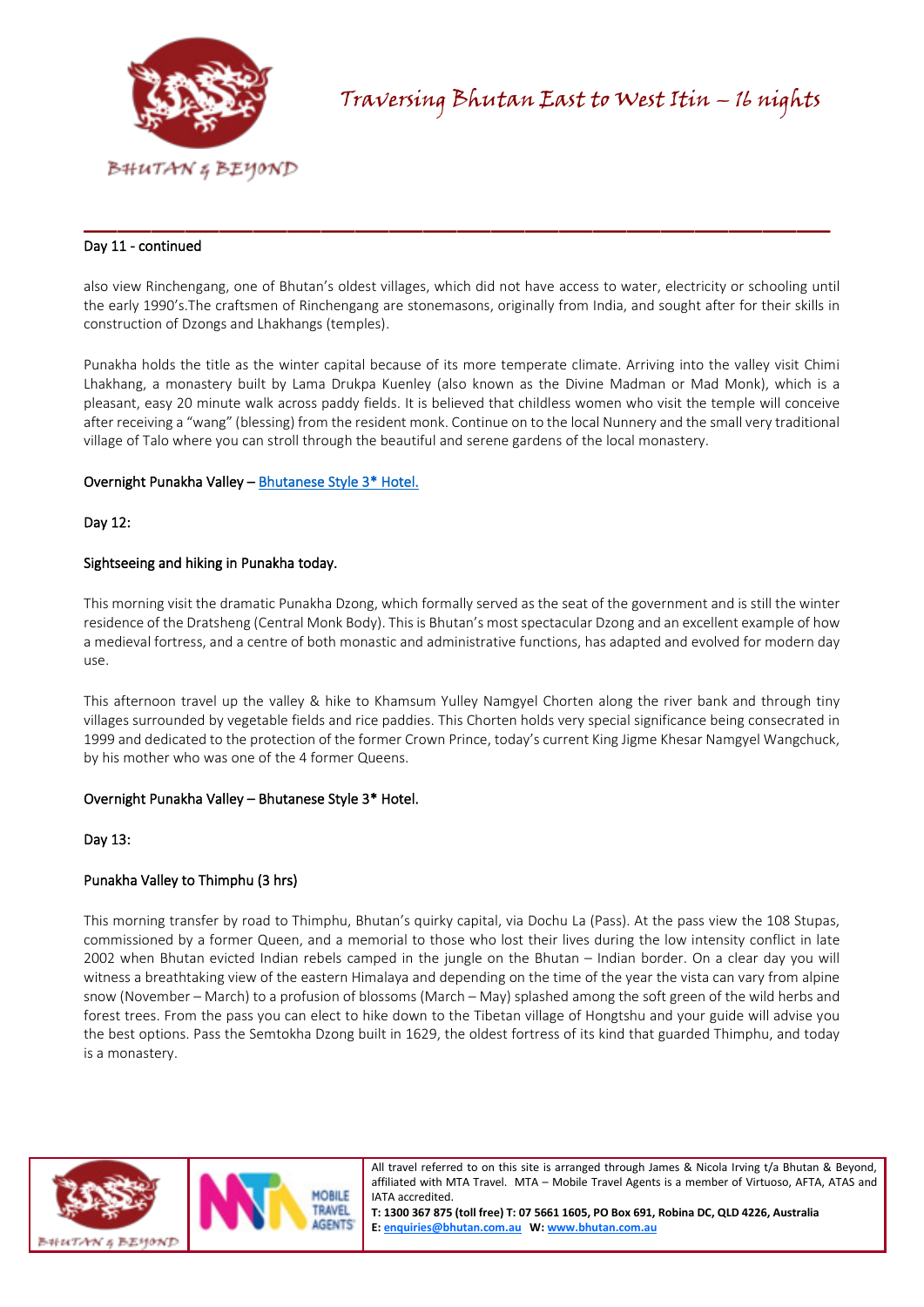

On arrival into Thimphu take an orientation tour of the major city features the National Memorial Chorten, the celebrated Royal Textile Academy (closed Sun/PBH) and the Takin Preserve (home to Bhutan's most unusual looking national mammal).

\_\_\_\_\_\_\_\_\_\_\_\_\_\_\_\_\_\_\_\_\_\_\_\_\_\_\_\_\_\_\_\_\_\_\_\_\_\_\_\_\_\_\_\_

# Overnight Thimphu [– Bhutanese Style 3\\* Hotel](https://bhutan.com.au/thimphu-hotels/)

# Day 14:

# Sightseeing in Thimphu.

Today we highly recommend you visit the following.

The Buddha Dordenma statue located at Kuenselphodrang (just outside the city). The statue is made of bronze and gilded in gold. It is considered the largest Buddha Shakyamuni statue in the world. There is also an excellent 3 km hike option through the adjacent Kuenselphodrang Nature Park which offers sensational valley views.

View the majestic Trashichhoe Dzong (visits are only possible after business hours on weekdays or at the weekend) and visit the (nearby) beautiful Tara Lhaden Zhingkham lhakang (temple).

Visit the 'Simply Bhutan' display village including a traditional Bhutanese lunch. At 'Simply Bhutan' you can experience ara tasting (local spirit); suja tasting (butter tea); try your hand at archery and enjoy a cultural performance of song & dance during the lunch, plus much more.

*Other recommended places to visit, depending on your preference, & in consultation with your guide are.*

- Zorig Chusum the Institute of the 13 Arts & Crafts of Bhutan (closed Sat/Sun/PH & sometimes closed to visitors at other times.)
- The National Library, which holds a vast collection of ancient Buddhist manuscripts. (closed Sat/Sun & PH)
- Hand-made paper making factory. (closed Sat/Sun & PH)
- Visit the Thimphu Post Office to get your personalized postage stamp printed. (Mon-Fri & Sat am)
- The weekend market (Fri-Sun) where everyone goes to buy an array of fresh fruits & vegetables; home-wares, handicrafts and clothes.
- Take a wander along Thimphu's main street, Norzin Lam, which offers good shopping and the Craft Bazaar.
- For those interested in quality weavings and local art visit the Gagyel Lhundrup weaving centre. Here you can interact with the weavers.
- The adjacent S. Bishwa art gallery is also worth a visit. (both closed Sat/Sun)
- The city bars & coffee shops are also worth checking out. Your guide will advise you the best options. Please note Tuesday is 'dry day' in Bhutan and most bars in the city will remain closed.
- Travel up the valley & hike to Tango Monastery which houses a university of Buddhism for monks.
- There are other 1/2 day/ day hikes possible in the Thimphu valley & your guide will recommend suitable hike options depending on the season and your prior hiking experience.

# Overnight Thimphu – Bhutanese Style 3\* Hotel.



All travel referred to on this site is arranged through James & Nicola Irving t/a Bhutan & Beyond, affiliated with MTA Travel. MTA – Mobile Travel Agents is a member of Virtuoso, AFTA, ATAS and IATA accredited.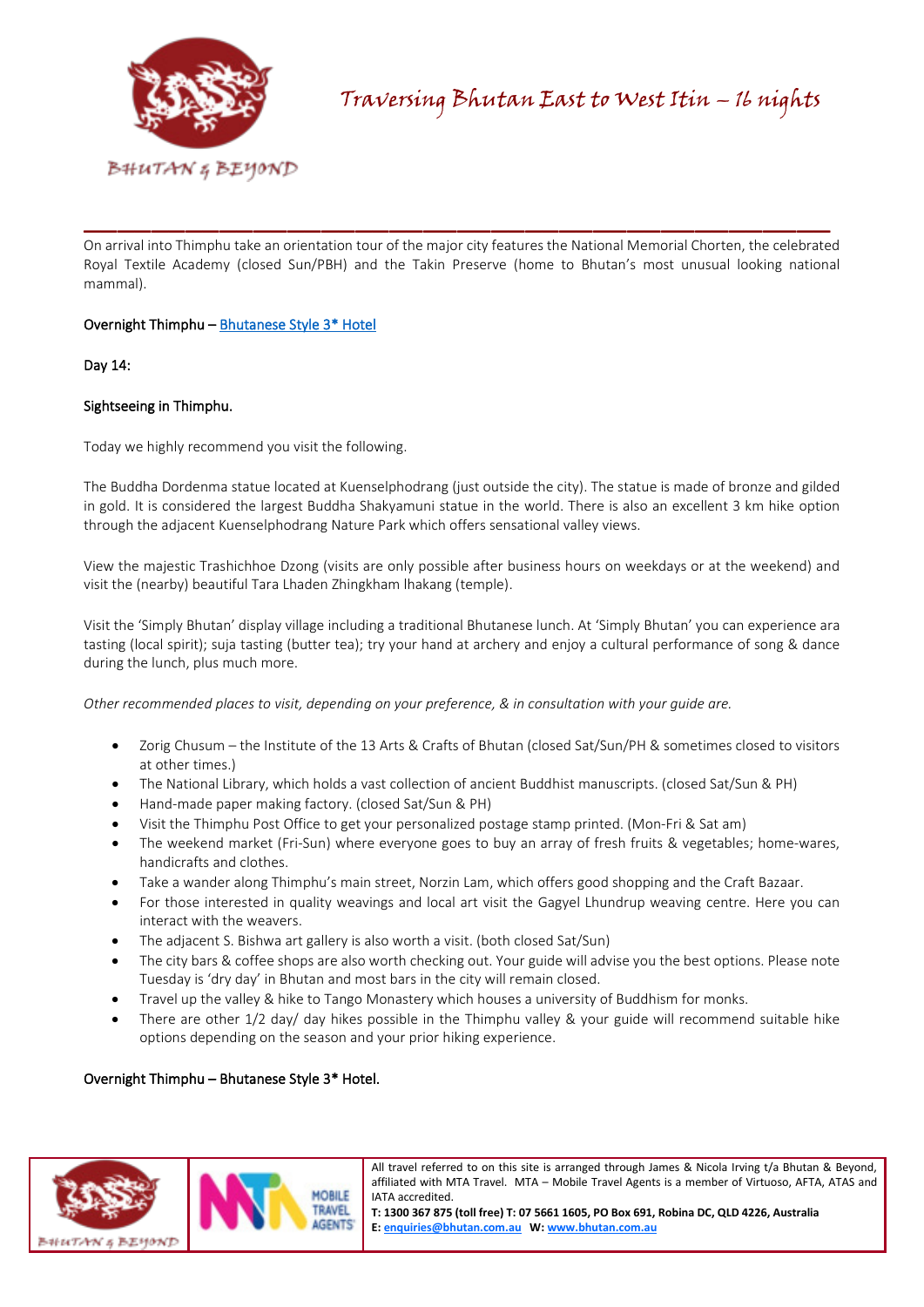

# Day 15:

## Thimphu to Paro (1.5 hrs)

Depart Thimphu at leisure for your short drive, on Bhutan's best road, to the Paro Valley with a few short stops for sightseeing en route. Take lunch at a Paro town restaurant followed by an orientation tour of Paro valley's main sights including the Rinpung Dzong with its cantilever bridge; the National Museum and Kyichu Lhakang, a most revered temple boasting an Orange tree that perpetually bears fruit.

\_\_\_\_\_\_\_\_\_\_\_\_\_\_\_\_\_\_\_\_\_\_\_\_\_\_\_\_\_\_\_\_\_\_\_\_\_\_\_\_\_\_\_\_

# Overnight Paro Valley [– Bhutanese Style 3\\* Hotel.](https://bhutan.com.au/paro-valley-hotels/)

OPTION: Take an early departure from Thimphu and travel to the remote & beautiful Haa valley returning to the Paro valley via the Chele La (pass) on Bhutan's highest motorable road. At the pass you can visit the Kila Nunnery, Bhutan's oldest. This is a full day trip.

# Day 16:

## Paro Valley Hiking & Sightseeing

This morning end your Bhutan adventure on a high with a pilgrimage hike to the majestic Taktsang Monastery, also known as 'Tigers Nest'. This is a pilgrimage all Bhutanese Buddhists endeavour to make at least once in their lives and each step they make along the trail counts as credits towards a bright future.

Tigers Nest clings impossibly to a cliff of rock at nearly 800 m above the valley floor and where Guru Rinpoche flew on the back of a tigress to subdue the local demons followed by 3 months meditation in a cave still visible in the monastery. In 1998 the monastery was seriously damaged by fire and has since been painstakingly reconstructed to its original condition and consecrated by the 4th King in 2005.

Choose between a 1.5-2 hour round trip hike to the monastery viewpoint, with a café offering excellent Bhutanese vegetarian food & refreshments, or be bold and take the 5 hour round trip hike into the monastery itself – recommended only for the fit and active as this can be quite a strenuous hike with many, many, stairs to contend with. The result is well worth it all the same.

Time permitting we encourage a wander along Paro's main streets for some final handicraft and jewellery shopping. Alternatively, just chill out and admire the scenery, or take a spa treatment or a traditional hot stone bath, from your valley hotel.

## Overnight Paro Valley – Bhutanese Style 3\* Hotel.



All travel referred to on this site is arranged through James & Nicola Irving t/a Bhutan & Beyond, affiliated with MTA Travel. MTA – Mobile Travel Agents is a member of Virtuoso, AFTA, ATAS and IATA accredited.